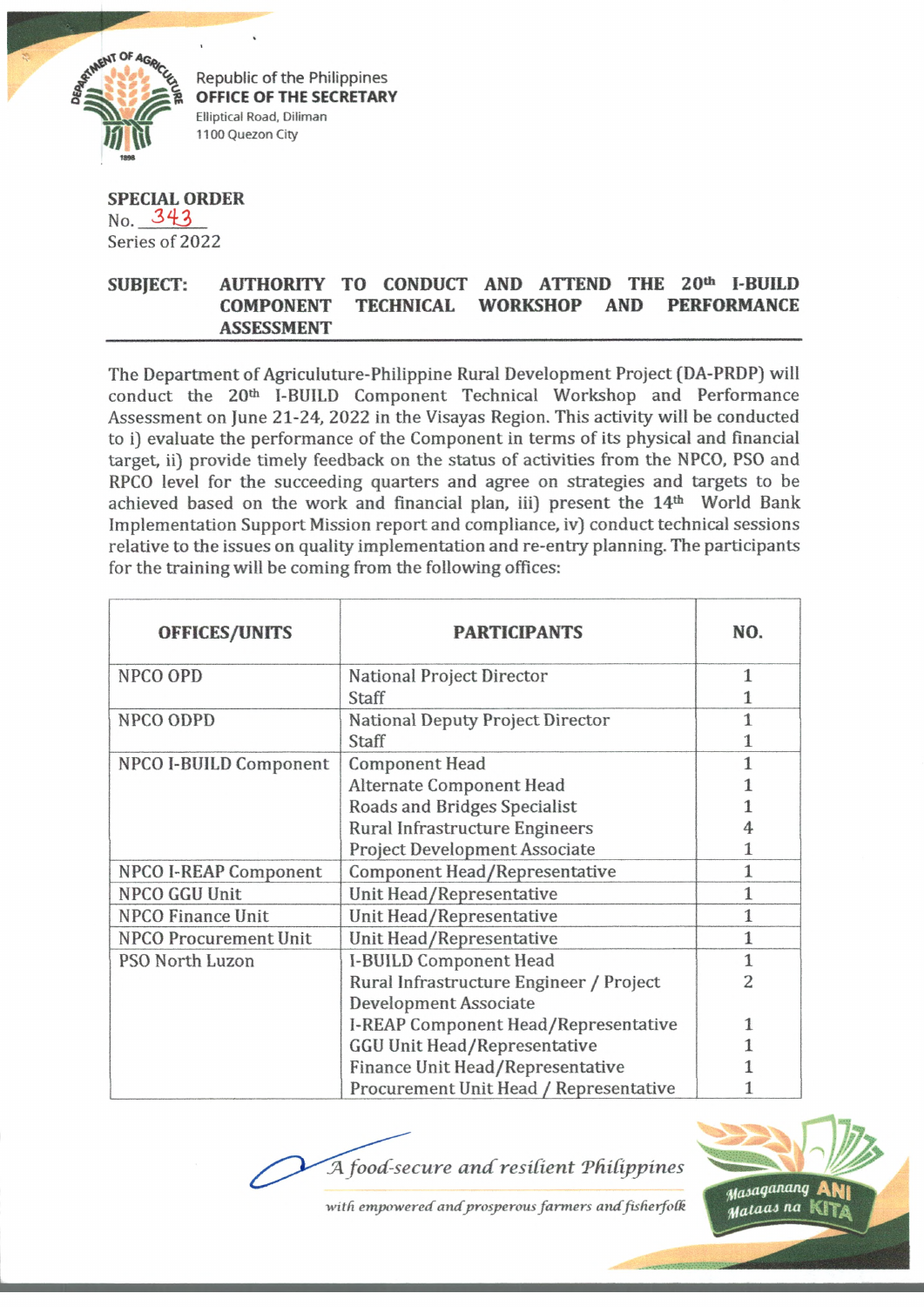| PSO South Luzon    | I-BUILD Component Head                      | $\mathbf{1}$ |
|--------------------|---------------------------------------------|--------------|
|                    | Rural Infrastructure Engineer               | 2            |
|                    | <b>I-REAP Component Head/Representative</b> | $\mathbf{1}$ |
|                    | <b>GGU Unit Head/Representative</b>         | $\mathbf{1}$ |
|                    | Finance Unit Head/Representative            | $\mathbf{1}$ |
|                    | Procurement Unit Head / Representative      | 1            |
| PSO Visayas (Host) | Project Director                            | $\mathbf{1}$ |
|                    | <b>Deputy Project Director</b>              | 1            |
|                    | I-BUILD Component Head                      | $\mathbf{1}$ |
|                    | <b>Rural Infrastructure Engineers</b>       | 4            |
|                    | Project Development Associate               | 1            |
|                    | I-REAP Component Head / Representative      | 1            |
|                    | <b>GGU Unit Head/Representative</b>         | 1            |
|                    | Finance Unit Head/Representative            | 1            |
|                    | Procurement Unit Head / Representative      | 1            |
|                    | <b>Administrative Staffs</b>                | 2            |
|                    | <b>Infoace Staff</b>                        | $\mathbf{1}$ |
|                    | Chauffer/Driver                             | 2            |
| PSO Mindanao       | I-BUILD Component Head                      | $\mathbf{1}$ |
|                    | Rural Infrastructure Specialist             | 1            |
|                    | <b>RIE for Civil Works</b>                  | 1            |
|                    | I-REAP Component Head/Representative        | 1            |
|                    | <b>GGU Unit Head/Representative</b>         | 1            |
|                    | Finance Unit Head/Representative            | 1            |
|                    | Procurement Unit Head / Representative      | 1            |
| <b>RPCO CAR</b>    | I-BUILD Component Head/Representative       | 1            |
| RPCO <sub>1</sub>  | I-BUILD Component Head/Representative       | $\mathbf{1}$ |
| RPCO <sub>2</sub>  | I-BUILD Component Head/Representative       | $\mathbf{1}$ |
| RPCO <sub>3</sub>  | I-BUILD Component Head/Representative       | $\mathbf{1}$ |
| RPCO <sub>4A</sub> | I-BUILD Component Head/Representative       | $\mathbf{1}$ |
| RPCO 4B            | I-BUILD Component Head/Representative       | $\mathbf{1}$ |
| RPCO <sub>5</sub>  | I-BUILD Component Head/Representative       | $\mathbf{1}$ |
| RPCO <sub>6</sub>  | I-BUILD Component Head/Representative       | $\mathbf{1}$ |
| RPCO <sub>7</sub>  | I-BUILD Component Head/Representative       | $\mathbf{1}$ |
| RPCO <sub>8</sub>  | I-BUILD Component Head/Representative       | $\mathbf{1}$ |
| RPCO <sub>9</sub>  | I-BUILD Component Head/Representative       | $\mathbf{1}$ |
| RPCO 10            | I-BUILD Component Head/Representative       | $\mathbf{1}$ |
| RPCO 11            | I-BUILD Component Head/Representative       | $\mathbf{1}$ |
| <b>RPCO 12</b>     | I-BUILD Component Head/Representative       | 1            |
| RPCO <sub>13</sub> | I-BUILD Component Head/Representative       | $\mathbf{1}$ |
| <b>RPCO BARMM</b>  | I-BUILD Component Head/Representative       | $\mathbf{1}$ |
|                    | <b>TOTAL</b>                                | 70           |

 $\ddot{\phantom{0}}$ 

All expenses to be incurred during the activity such as food, venue, accommodation, van rental and other incidental expenses shall be charged against the DA-PRDP PSO Visayas funds subject to its availability and the usual government auditing and accounting rules

J 4 *food-secure and resilient 'Philippines*



*-with empowered andprosperous farmers andfisfierfotk*